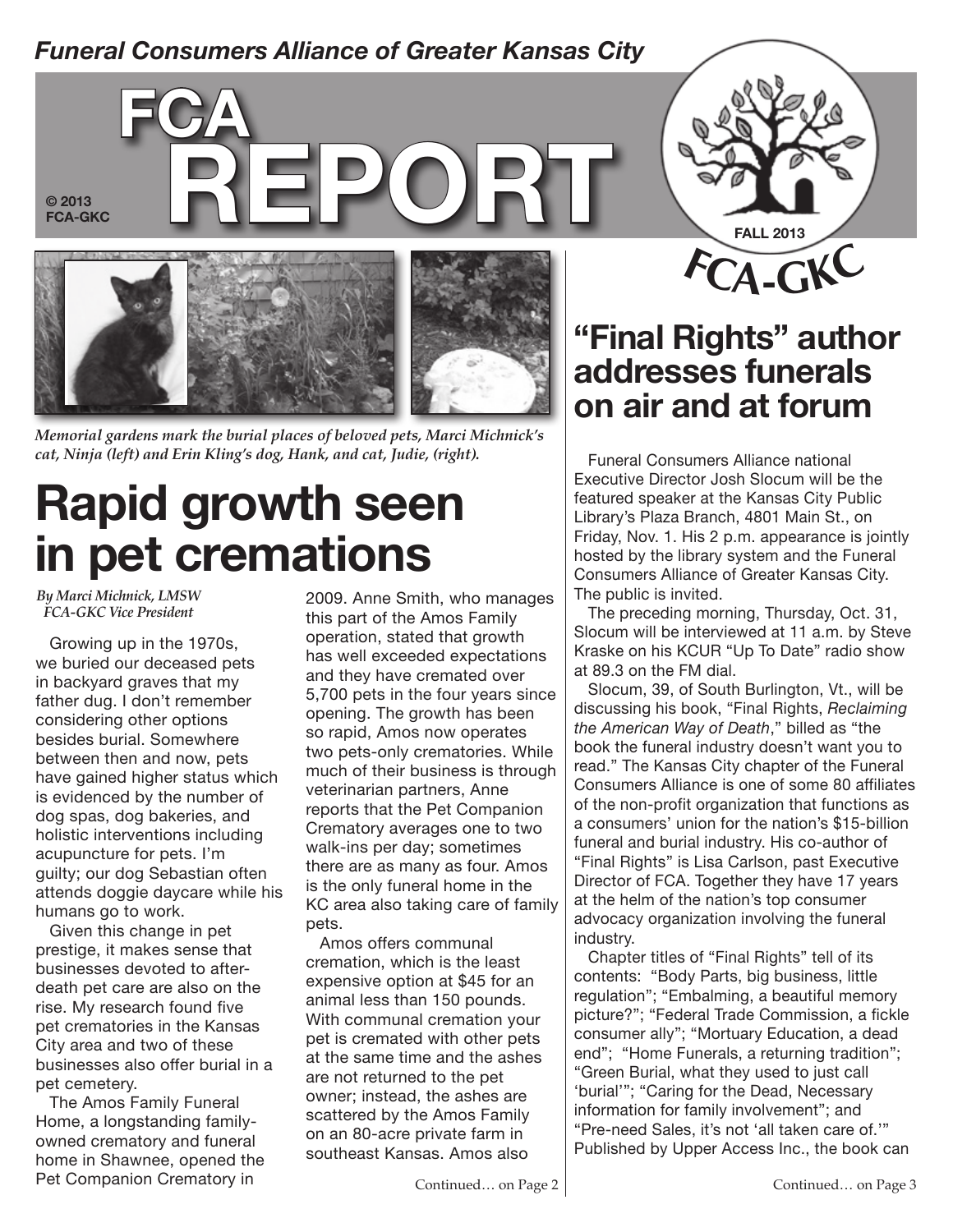## **Rapid growth in pet cremations**

Continued from Page 1

offers private cremation at \$130 for an animal less than 150 pounds. With private cremation, the animal is cremated individually and the ashes are returned to the pet owner.

The other four pet memorial facilities serving the Kansas City area are Aspen Pet Cremations of Blue Springs and three in Kansas City, Mo. --- Pet Cremation Services, Rolling Acres and Wayside Waifs. All offer communal and private cremations. While the weight cutoffs vary, the starting price for communal cremation is \$45 except for Wayside Waifs which charges \$60. However, all revenue from Wayside Waifs' Pet Memorial Services goes to help the shelter provide loving care for its current animal residents until permanent homes can be found. Rolling Acres and Wayside Waifs both offer burial in pet cemeteries.

Erin Kling, a nurse at Kansas City Hospice, has used both burial and cremation for her family's pets. A few years ago Erin's dog Hank died and the family opted for a communal cremation knowing that Hank's cremains would be scattered at the Amos farm. The next morning, Erin woke up hysterical. She called Amos and asked to have Hank's ashes returned to her if it wasn't too late. Fortunately, a private cremation could still be done. Once the ashes were returned, the Kling family held onto them until Erin's cat Judie died. The family placed Judie in a grave in their yard and sprinkled Hank's cremains in with Judie's body. According to Erin, "We had them both since they were babies so they grew up together."

With my own pets, I have utilized cremation the most. But when my cat died unexpectedly at 6 p.m. on a Friday, burial seemed like the most reasonable option. I found it therapeutic to hold the body of my beloved cat, Ninja, wrapped in a soft



*Anne Smith manages Pet Companion Crematory at the Amos Family Funeral Home in Shawnee. Crouched in the grass is Hank, whose body received a private cremation at the Amos facility.* 

blanket. My husband and a friend dug the grave. Since then, that oncebarren space has been transformed into a thriving garden that we call the Ninja Garden. My 19-year-old cat often wanders into the Ninja Garden and curls up in the catnip we planted.

⌘⌘⌘



## **FCA cautions, don't pre pay**

The Funeral Consumers Alliance encourages planning ahead but advises against pre paying for funeral goods and services. Pre-paid contracts can be restrictive and vulnerable. What if you move? What if you change your mind? What if the funeral home is sold or goes out of business? What if someone raids the fund? All these things have happened. Consider setting the money aside in a joint savings account with a trusted friend or relative who knows your wishes.

## **Presentations are available**

Are you part of an organization or group that would benefit from an unbiased presentation about important practical aspects of funeral planning? Contact FCA-GKC at 816-561-6322 or email us at fca.gkc@ gmail.com. We will line you up with one of our board members for a visit.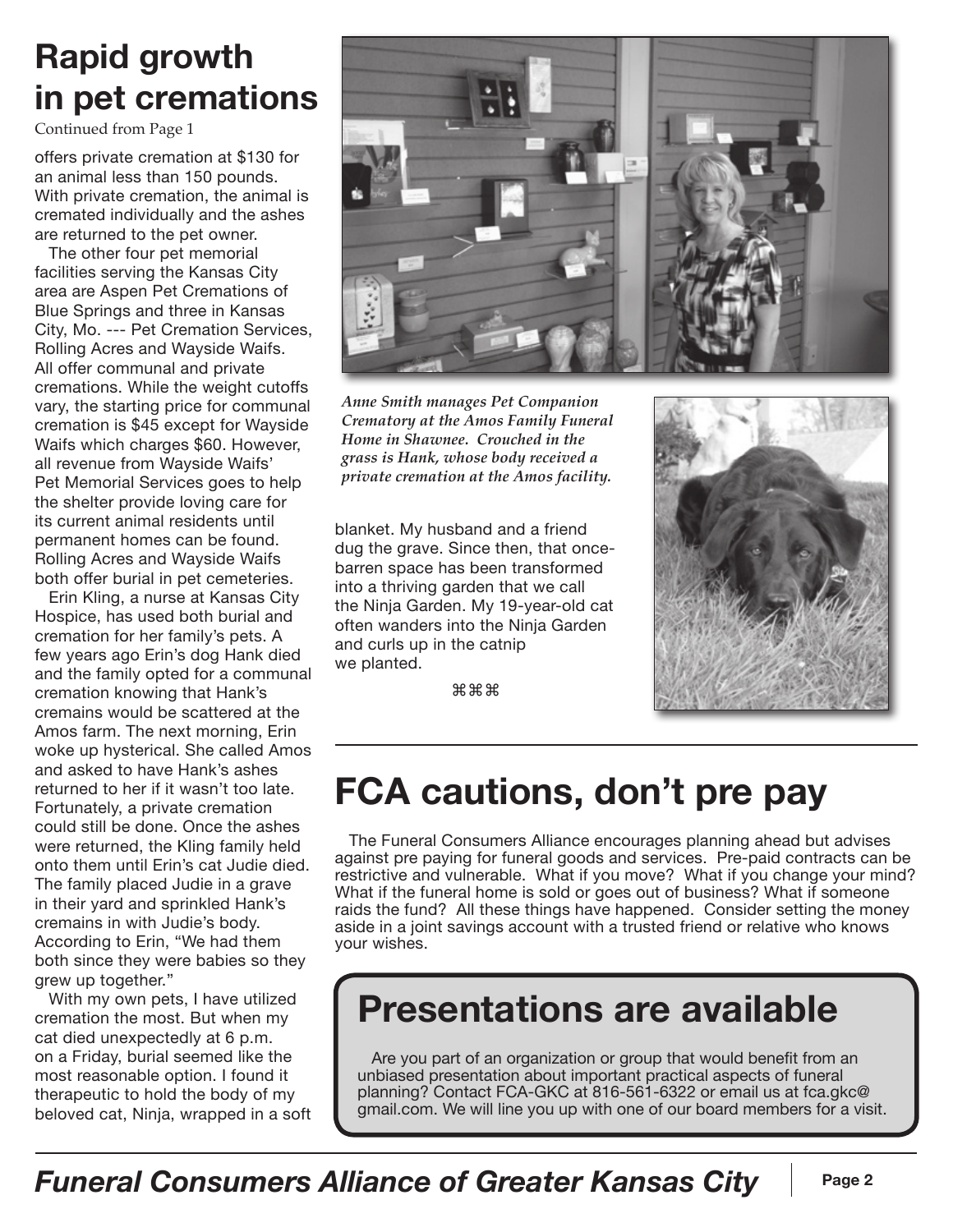# **Callers actually do not plan to die**

*By Josh Slocum National FCA Executive Director*

It's amazing to me that lots of folks who call our Funeral Consumers Alliance national headquarters in South Burlington, Vermont, for advice aren't really planning to die. They talk about death in the subjunctive: "Well, I don't need your services today, but if anything should ever happen to me…"

It is my solemn duty to inform you that death is not an optional lifestyle choice that may not be right for you (ask your doctor). Americans spend some \$15 billion a year on funerals, cremations, and cemetery space; it's one of the largest purchases most households will make. But unlike every other important purchase, most of us go into it sleepwalking. We don't plan for it in our budgets and we don't shop around to compare services and price. I know, I know—you go to XYZ funeral home because that's what "my family does." Would you buy a house, a car, or even a new kitchen this way?

Funerals can be simple or elaborate. Burial, or cremation, or body donation. Calling hours and a viewing, or a memorial service at church. Want to go out "green?" You can do that, too, by skipping the embalming and the polished metal casket. There are as

many choices for a final send-off as you could want, but to arrange a service that fits your taste and your budget you have to know your options. Here are



*Josh Slocum*

some of the options in the Kansas City area worth considering:

- A simple cremation without a wake, service or urn at a funeral home in or around Kansas City ranges from \$625 to \$2,915.
- A no-frills burial in a minimum container without embalming, wake or service goes for \$942 to \$4,609 plus cemetery costs.
- A full-service "traditional" funeral ranges from \$3,790 to \$9,440 plus cemetery costs.
- You don't even have to use a funeral home if you want to bury your own, as our ancestors did not so long ago.

In short, what you don't know can cost you. And I'm not talking just money. Most people leave it to the

funeral director to know what's an "appropriate" service—again, would you do this with a car dealer?—and so our send-offs are cookie-cutter. Is that the best way to remember all the unique people in our families when it's time to say goodbye?

I don't think so, and I don't think most folks do either. Having been to funerals fancy, frugal, and in-between, it's clear that there's no one "proper" way to bury the dead. We learn at mother's knee that money can't buy love and that carries through right to the end. My grandmother's funeral in 1992 was the standard velvet-draped affair where we all filed past the casket as guests told us little white lies, "She looks so natural." No, she didn't.

That was the costly part. But the meaningful part, the part we have fond memories about, happened afterward at Aunt Mary Ellen's house. The kids made food in the kitchen while the grown-ups drank grandma's favorite cocktail (the horrid sloe-gin fizz) in her honor while remembering what a scandalous cheat she was at gin rummy. Standing next to my cousin Kelly making piles of tunapea-macaroni salad with equal parts sniffling and giggling was the best grief therapy money couldn't buy.

⌘⌘⌘

## **"Final Rights" author**

Continued from Page 1

be purchased for \$22.50, including shipping, on FCA's website, www.funerals.org.

Slocum has appeared on "60 Minutes," NPR, and CNN. The New York Times and magazines such as Forbes and Kiplinger's Personal Finance have sought his advice.

The meeting will be in the Plaza branch's lower-level Truman Forum Auditorium. Free parking is available in the garage on the south side of the building. Contact hour certificates for social workers will be offered.

#### **From "Final Rights"**

*"In Missouri:* Regulations promulgated by the Board of Embalmers and Funeral Directors require embalming or refrigeration after 24 hours. If the next of kin have not yet been located or if waiting any longer would make the embalming job more difficult, the mortuary may go ahead and embalm the body after six hours. This seems outrageously presumptive, considering differing religious or personal views on embalming and when refrigeration is a more reliable method of body preservation."

*Funeral Consumers Alliance of Greater Kansas City* **Page 3**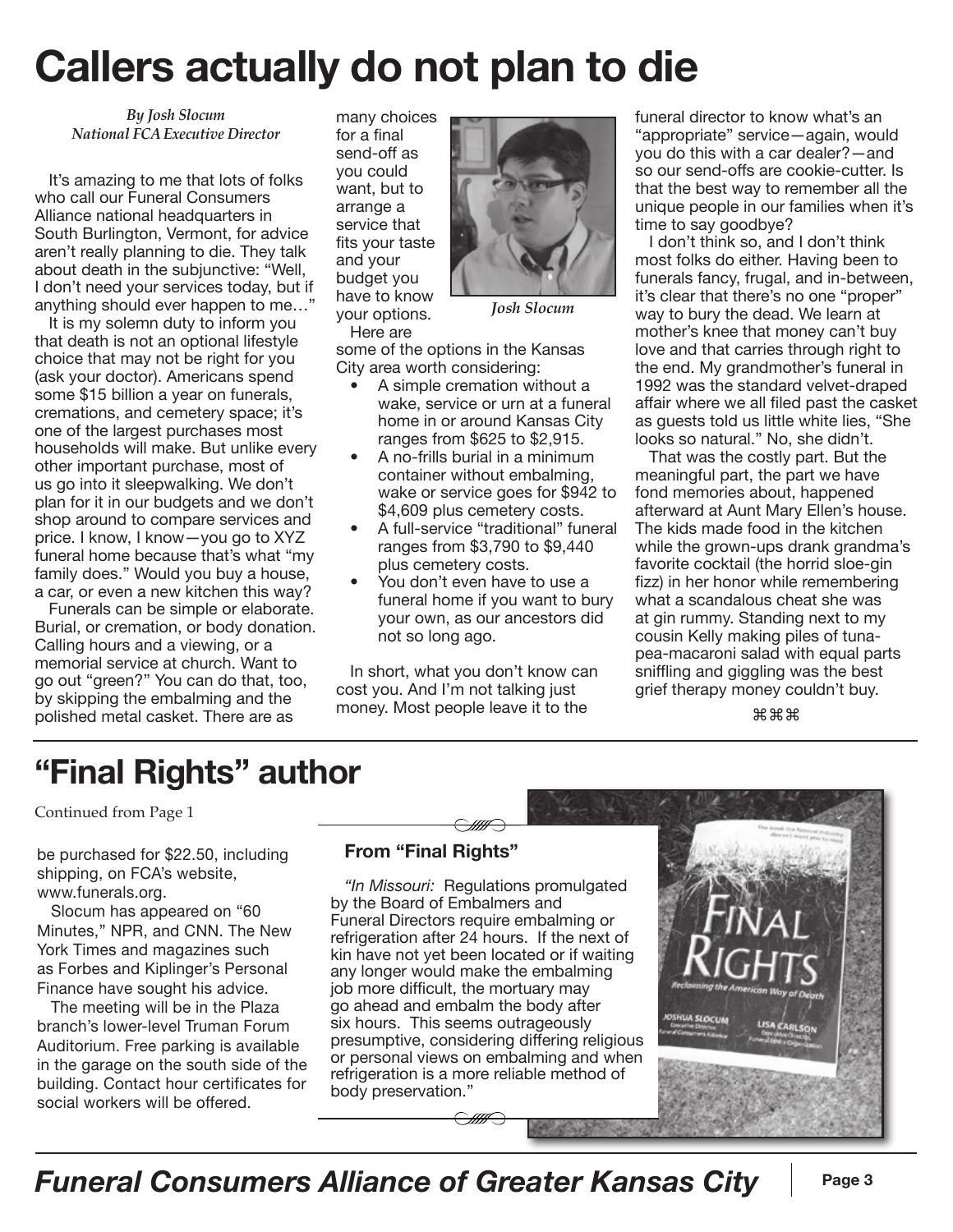# **The funeral is now over. What next?**

*By Steve Nicely FCA-GKC board member*

The worst happened. Her husband died after a relatively short illness. He had handled all the bills, taken care of insurance policies, bank and savings accounts, investments, all those things. He was a mechanical engineer and an officer of Black & Veatch before his retirement. He was someone who was always in control -- until he died. Now what does she do?

That's the situation Carol Thurman found herself in after the December death of her 71-year-old husband, Lowell.

"I had no clue," she said. "Lowell paid the bills on line. I'm barely computer literate. He was my tech support."

Frank Cockrell, a fellow Black & Veatch retiree, was aware of Carol's struggle to sort through the maze of duties and obligations triggered by his friend's death. The Funeral Consumers Alliance could help families in similar situations by offering a brochure of advice and checklists for survivors to follow. Frank, a board

### **Check the website; Send an email**

All of our newsletters and funeral price surveys are posted on our website with money-saving tips and updated information on the funeral industry in the Kansas City area. We also have a dedicated e-mail address where you can write for more information and ask questions of the Board. Here's how:

**Web site:** www.funeralskc.org

**E-mail:** fca.gkc@gmail.com



 *FCA board member Frank Cockrell and Carol Thurman collaborate on a checklist for survivors after the funeral.* 

member of the Funeral Consumers Alliance of Greater Kansas City, took on the task.

The result is our 2-page brochure, "Now What Do I Do?" It is available on our web site, www.funeralskc. org, or by mail at our address on the back of this newsletter. There is no charge, but contributions would be appreciated.

Carol and Frank got together recently to refine the brochure's contents. For instance, close out credit cards in the deceased's name right away and request credit reports from credit-rating agencies. It's a protection against identity thieves who mine the obituaries.

Other items on Frank's priority

### **FCA-GKC Board**

**Sally King, MSW,** *President* **Marci Michnick, MSW,** *Vice President* **Pam Thomas, Ph.D,** *Secretary* **Jim Fitzpatrick,** *Treasurer* **Nancy C. Petersen, MSW Frank Cockrell Nancy Jobe Lyle Van Vleet Steve Nicely**

checklist include: Notify banks, brokerage firms, pension plans, insurance companies and the Social Security Administration of the death; request the \$225 Social Security survivor benefit payment; open and inventory the contents of a safe deposit box with a family member as a witness; notify the County Courthouse and file the will if there is one.

His checklist of items to collect includes: Eight to 10 death certificates; internet accounts and passwords; insurance policies; real and personal property titles; passports, driver's and other licenses; marriage license, birth certificate, divorce papers; will and trust documents.

Carol said she was lucky they had updated their will three years ago. They also had a financial planner and an attorney who helped her with several key matters. Even so, she said she spent a lot of time going on treasure hunts looking for documents she needed. She takes half of the blame for being caught unprepared. She should have insisted on learning such practicalities and Lowell should have insisted on teaching her, she said.

The problem was magnified by the weight of grief and her seeming inability to think as clearly as before.

"I wish I had had this checklist after Lowell died," she said. "This list is like a bible. It's good."

⌘⌘⌘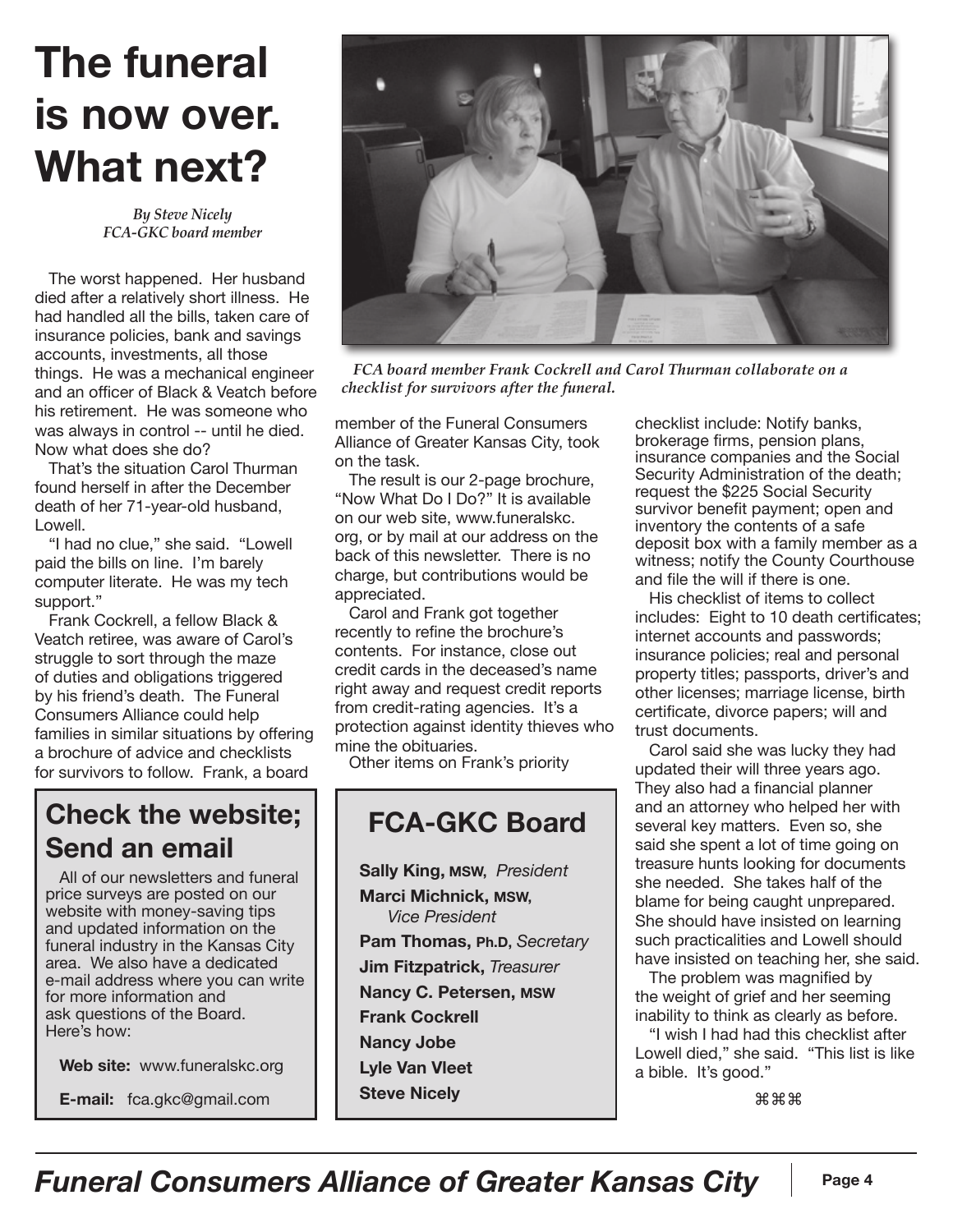## **Going back almost to the way it was**

*By Nancy Jobe FCA-GKC board member*

When Gilbert Becker of Blue Springs entered hospice care, he and his wife, Suzanne, knew it was time to start planning and decision-making. One thing they agreed upon: they wanted a small country cemetery.

Their son, Jeff, searched the internet for small cemeteries and came across Green Acres, a natural burial cemetery. He continued searching for online information on natural burial, thinking that this approach might interest his father, who died September 30. When Jeff told his father about it, Gilbert was excited that the burial could be natural. You see, Gilbert had two passions: the great outdoors and western films. "Why not go back to the way it was?" Gilbert said. "Just put me in a pine box, too."

When Jeff and his brothers decided to look at the cemetery, Gilbert asserted, "If I am going to be laid to rest there, I want to go, too." So the family packed up Gilbert and his oxygen tank and traveled 90 miles to Green Acres Cemetery, just outside Rocheport, MO. Once they saw the tree-covered site they knew it was the place. Suzanne said it



*Gilbert and Suzanne Becker bought two plots next to this forked tree in the natural burial cemetery, Green Acres.*



*Wood chips fly as Jay Becker hollows out the lid of the log casket he and his brothers, Ben, Steve and Jeff, made for the burial of their father, Gilbert Becker.*

reminded her of all the times they had spent tent camping and enjoying the outdoors. Gilbert called the site his "ranch." He had always wanted a place in the country. They found a tree with branches spreading out from a V-shaped trunk. Suzanne suggested that the V was like the two of them, with the branches representing their 4 sons, 10 grandchildren, and 3 great grandchildren.

In a natural burial, the body is not embalmed, and it is placed in a shroud or biodegradable container instead of a metal casket. Gilbert's sons decided to build their father's wooden casket as requested, but it wasn't a pine box. The boys hollowed out a log with a matching lid. Grave markers at Green Acres must be native stone. Gilbert, a longtime rock hound, had the perfect rock in his front yard. His total cemetery expenses were \$1,500.

With the cemetery arrangements complete, Suzanne spoke with funeral homes about transportation, refrigeration (since there would be no embalming), and the death certificate. One funeral home charged \$100 a day for refrigeration and \$325 to transport the body. Appalled by the prices, she reached out to the Funeral Consumers Alliance of Greater Kansas City for more information.

The Beckers wanted to transport Gilbert's body to the cemetery themselves without hiring a hearse. Was that legal? Yes, it was. FCA-GKC suggested that she call First Call Morgue and Transportation of Kansas City, Kan. First Call, Inc. charges \$125 for picking up and transporting the body to the morgue, and \$1.75 per mile for transporting from the morgue to another destination. First Call Morgue, LLC charges \$30 a day for refrigeration. These prices sounded reasonable to Suzanne. First Call, Inc, would take the body from the morgue to the Beckers' home in Blue Springs and the family would take it to Green Acres for the service and burial. One more item scratched off the to-do list.

"Now, what about the death certificate?" Suzanne wondered. "The funeral home told me I had to use them." She contacted the Bureau of Vital Records in Jefferson City and learned that she did not need to involve a funeral home. All she needed to do was to request a death certificate application when the time came. (See the story on page 8, "Obtaining a death certificate.") She would fill out part of it and have the doctor complete it and sign it.

The Beckers had now checked off all the items on their list. No funeral home services were needed. Suzanne and Gilbert were ready for death when God decided, which was September 30th. The graveside service and burial was scheduled for Saturday, October 5, a few days after this newsletter was printed.

⌘⌘⌘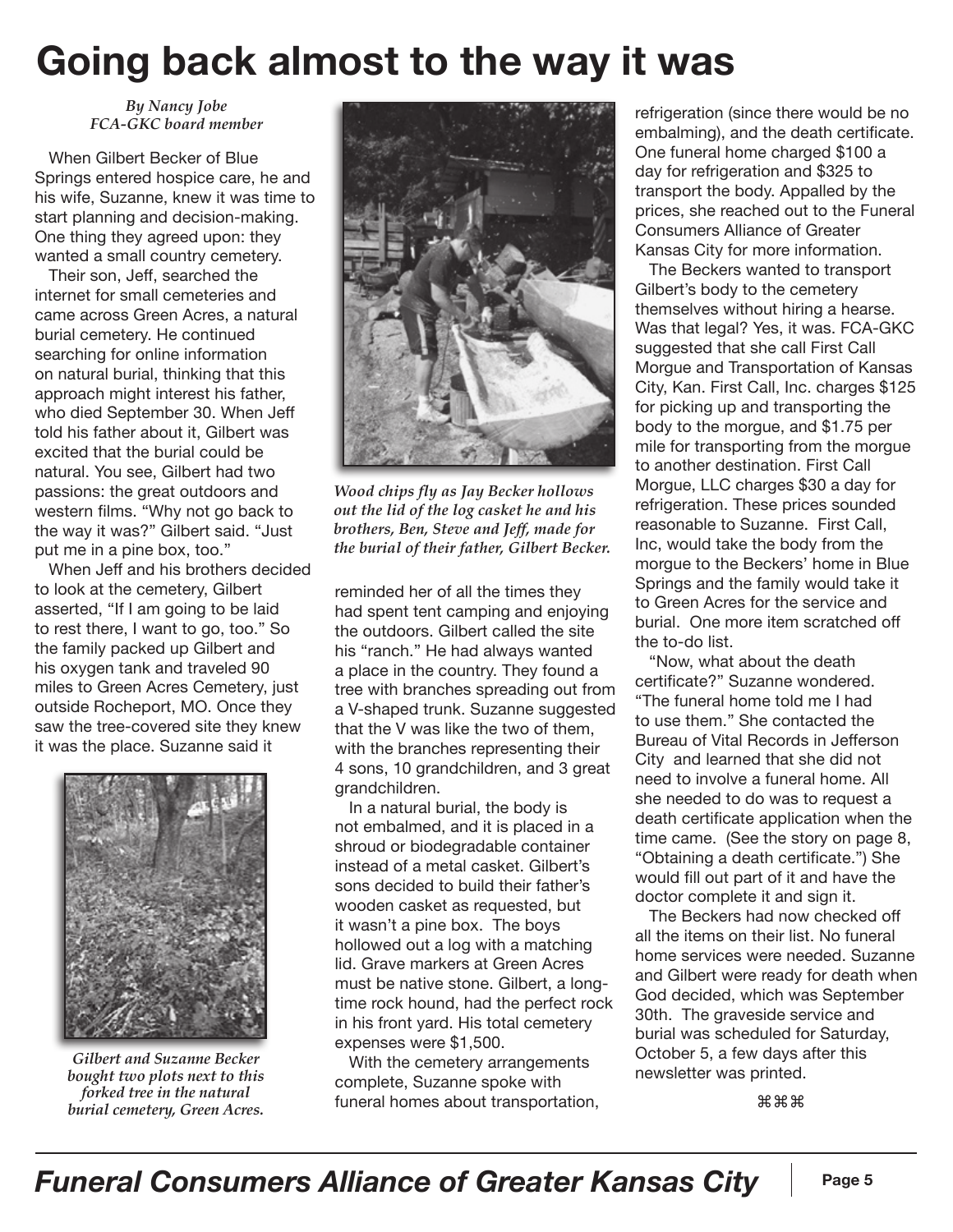# **Hard sellin' Sally asks this one time**

*By Sally King FCA-GKC President*

Every once in a while, like most non-profit organizations, we find it necessary to put the hard sell on you, our subscribers and members (of sorts).

This is one of those times.

I have been on the board of FCA-GKC for five years, and I have been president since the beginning of this year. It has been a wonderful experience. I strongly believe in our mission of helping people with endof-life choices, and I believe that we have helped educate many people about the importance of making careful, considered choices.

As you probably know, we are a completely volunteer organization. Our nine board members and several key volunteers do all of the work; we have no paid staff whatsoever. We operate solely on individual contributions and the occasional grant.

Last year we got a nice grant of \$4,000 from the AseraCare Foundation of Kansas City, a provider of hospice and palliative care. The grant, along with individual contributions, has enabled us to put out the last two newsletters, including this one.

The newsletters are our biggest expense – each one costs about \$1,200 to print and mail – and we are very proud of their quality.

As most of you know, we also conduct a funeral-home price survey every two or three years, and that is a very significant undertaking. We published a cemetery survey in 2011. You can see all the surveys on our web site, www.funeralskc.org.

After paying for this newsletter, we will be down to about \$800 in our checking account, which is our only account. We have no savings or emergency funds.

*So, I am asking you today: Would you please help us out with a contribution?* 

If you are one of our many, regular contributors, we appreciate your ongoing support and hope that you



*Sally King*

will continue donating to us. If you have read the newsletters

and surveys but have not contributed, we ask that you give serious consideration to helping us continue spreading the word about the importance of end-of-life decisions.

You can use the enclosed, addressed envelope for your contribution, or you can contribute online, using the credit-card button on our web site. (Again, that is www. funeralskc.org.)

I hope you enjoy the rest of the newsletter, and if you have any questions, call us at (816) 561-6322. Leave a message, and one of us will get back with you.

Here is a list of the special people who have contributed in recent months:

**Phillip and Kitty Hampton,** Blue Springs; **Ginger Kenney,** Lenexa; **Dorothy Mauer,** Independence; **Joe Bartlett,** Independence; **Gerald Carley,** Overland Park; **Gary and Carol Bloomer,** Liberty; **Ben Nicely,** Kansas City; **Marion Jacques,** Overland Park; **David J. West,** Independence; **Robert Kohler,** Bonner Springs; **Don Baken,** Liberty; **John and Dixie Baum,** Lenexa; **Don and Carolle Weissinger,** Raymore; **Thomas Woodbury,** Kansas City; **Kermit Kearns,** Imperial, NE; **Dr. Joseph Stofiel,** Kansas City; **Virginia Powers,** Prairie Village; **R.A. Saxon,** Shawnee; **Sturges Investment Co.,** Independence; **Sherman Cox,** Blue Springs; **John V. Anderson Jr.,** Fairway, KS; **Robert Dillon,** Kansas City; **Kate Corwin,** Kansas City; **Frank Cockrell,** Overland Park; **Mary Pickell,** Merriam; **Lyle and Marion Van Vleet,** Shawnee, and **Janice Lee,** Kansas City.

Thank you so very much!

⌘⌘⌘

### **Memorial Celebrations on golf course and at home**

*By Frank Cockrell FCA-GKC board member*

Most of the funerals I've attended followed what might be called the traditional service model in which the body is present. The visitation

involves viewing the remains in an open casket and paying respects to the family and friends. A formal service follows in a house of worship, where the program includes a eulogy, readings,



*Frank Cockrell*

music, a funeral procession and perhaps military honors. Next, a hearse transports the deceased to a final resting place where burial or entombment takes place. This process follows a pattern that people are familiar with and have come to expect.

I've had a couple of recent experiences that deviated from this model that may change the way I plan my own end-of-life service. The first was the death of a good friend passing from pancreatic cancer. His home was his castle and that's where he elected to die. After his cremation and private burial, his memorial service took the shape of a 3-hour open house.

All Don's familiar possessions were displayed around the house. Food and drink were served as if Don, as host, was providing it for his guests. A minister informally repeated a brief eulogy several times during the open house as guests arrived, visited, and departed. I liked what I saw and was uplifted by the celebration of Don's life that transpired.

My wife's nephew was a life-long smoker who died of lung cancer in his early 40s. Johnny was single, drank lots of beer and played golf at every opportunity. His life and friends revolved around golf. Before he passed, his wish was for a memorial

Continued… on Page 8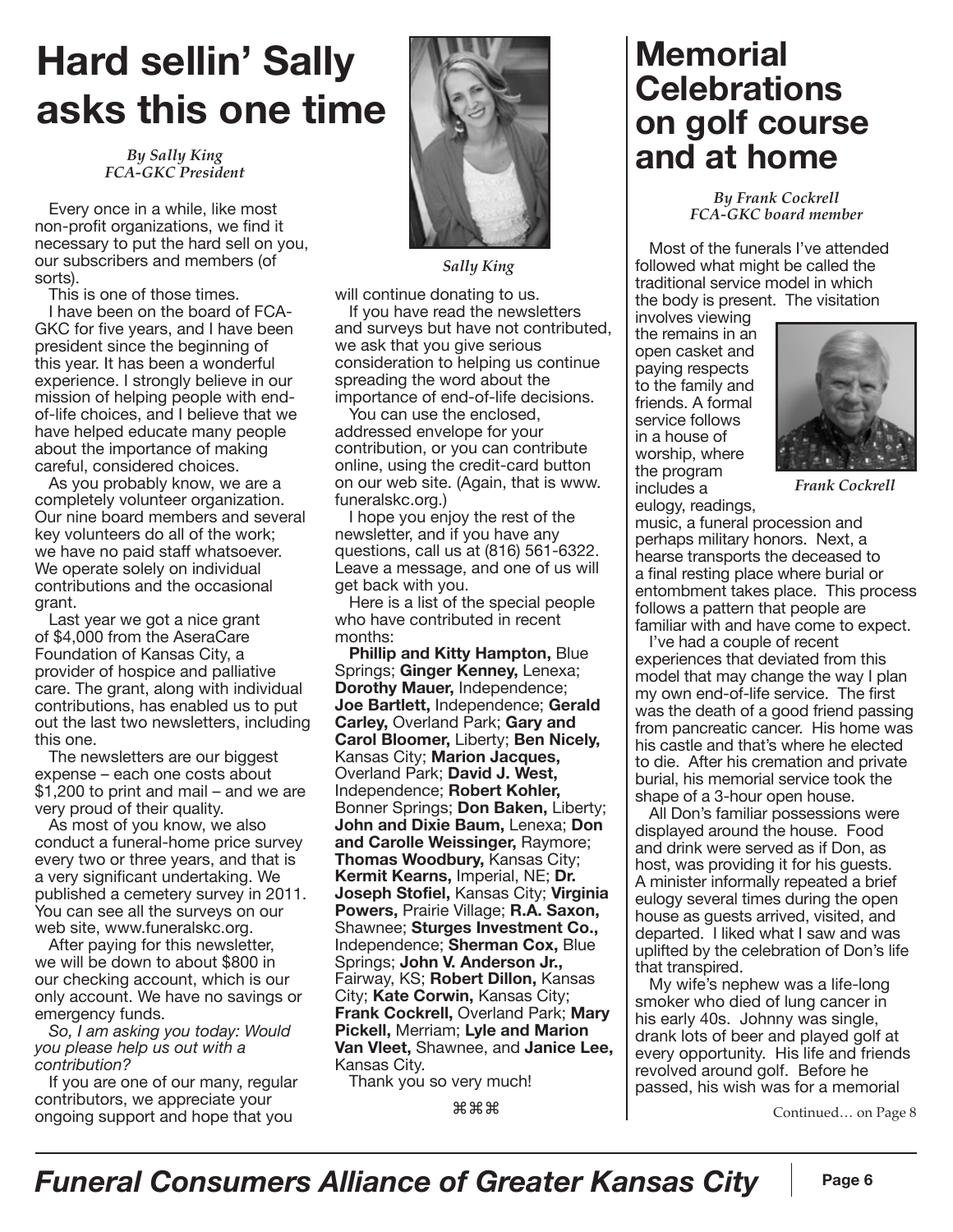## **Resistance to natural burial shows remarkable solidarity**

#### *By Steve Nicely FCA-GKC board member*

Our spring newsletter ran a story with the headline, "Catholics revisit natural burial," reporting that Catholic Cemeteries of Northeast Kansas (CCNK) was reconsidering its ban on natural

burial at one of its six cemeteries in Johnson and Wyandotte counties. The CCNK advisory board was to discuss it at its May meeting and make a recommendation to Archbishop Joseph Naumann, said CCNK executive director Robert Chenoweth.

Nothing has been decided, Chenoweth said when I asked about it in

early September. He was to visit a cemetery in Douglas County and would call me back "next week." It didn't happen and I'm not holding my breath.

The non-action is typical of a remarkable solidarity in the funeral and cemetery industry in this metropolitan area of nearly two million residents. Not a single cemetery among some 60 cemeteries open to the public offers natural burial, which involves no embalming, no grave liners and burial in biodegradable containers.

Why? "Ain't no money in it," I was told by a funeral industry insider I won't name. I can see the truth in his blunt answer. Not much money in a shroud or cardboard or wicker or pine container compared with a fancy steel casket. No money at all for embalming or for grave liners.

This newsletter has reflected our board's endorsement of natural burial for several years as the most earthfriendly, environmentally responsible choice compared with cremation and traditional burial. The one pollutes the air and the other pollutes the ground, whereas the earth-exposed natural body decomposes into fertile soil. Meanwhile, the growth of cremation has reached nearly 50 percent in our area, which represents a portion of profits taken

largely from cemetery and funeral sales. Local residents can drive to Lawrence or Lansing in Kansas, or to near Rocheport in Missouri, to find cemeteries offering natural burial. Here

is the latest on each: **Green Acres** near **Rocheport** is the choice of the Becker family of Blue Springs, featured on page 5. In its four years of offering natural burials, it has sold 12 spaces, including four burials. "It's been slow, but that's to be expected," said Bill Goddard, a partner in the cemetery. "It's not going to be for everybody."

*Steve Nicely*

Goddard said a few local funeral directors threatened to sue him because he wasn't a licensed funeral director. They claimed it was illegal for him to offer advice about how to cut costs by avoiding the services of funeral homes. FCA-GKC advised the Beckers about how to do that. I wonder if we'll get sued.

**Mount Muncie** in **Lansing** opened a natural burial section last year and got no takers for several months. Now it has one burial and two more sites sold. "Green burial is coming," said Gene Kirby, Mount Muncie's manager. "It started on the coasts and is working its way inward."

**Oak Hill Cemetery** in **Lawrence** opened its natural burial section in 2009 and has seen the most action. The cityowned cemetery has sold 37 natural burial sites, including 10 burials.

The grand total is 52 grave sites sold in all three cemeteries over the past four years, which doesn't sound like much of a threat to the funeral business in this area. It would tend to confirm the excuse made by Chenoweth a couple years ago that Catholic Cemeteries didn't offer natural burial because there was insufficient demand for it. On the other hand, the outright banning of it by CCNK and virtually all cemeteries in this metro area trumps and traps



*Gene Kirby, manager of Mount Muncie Cemetery in Lansing, at the cemetery's natural burial section in November.* 

demand. Demand is frustrated without opportunity.

Is the industry worried that natural burial will gain a foothold, as Gene Kirby predicts, like cremation did years ago? I suspect so. Oddly, it may be cremation that finally cracks the wall of resistance here. As the percentage of cremations rises to the 60 and 70 percent levels found in other places, and as people become more aware of its negative environmental impact, cemeteries may begin offering natural burial as a responsible alternative. The profits won't be as great, but better than no profit at all when people cremate and scatter ashes in streams, on golf greens and to the wind.

#### **Undignified Dignity?**

Dignity Memorial has sent me three emails with "The Pre-Planning Information You Requested." Dignity is a marketing brand of Service Corporation International of Houston, the largest chain of funeral home, cremation and cemetery properties in the world including the McGilley group here. If I schedule my pre-planning appointment today, I can "lock in today's prices" and "get exceptional service from a trusted advisor."

 I wonder what list of seniors they bought to obtain my address. I wonder why they presumed that I requested their pre-planning information. Did they hope I was so forgetful, I might think I actually did request it?

The emails are from Cory Bragg of the Dignity Memorial network. I think I'll reply with a copy of this newsletter and refer him to the item on page 2, "FCA cautions, don't pre pay."

⌘⌘⌘